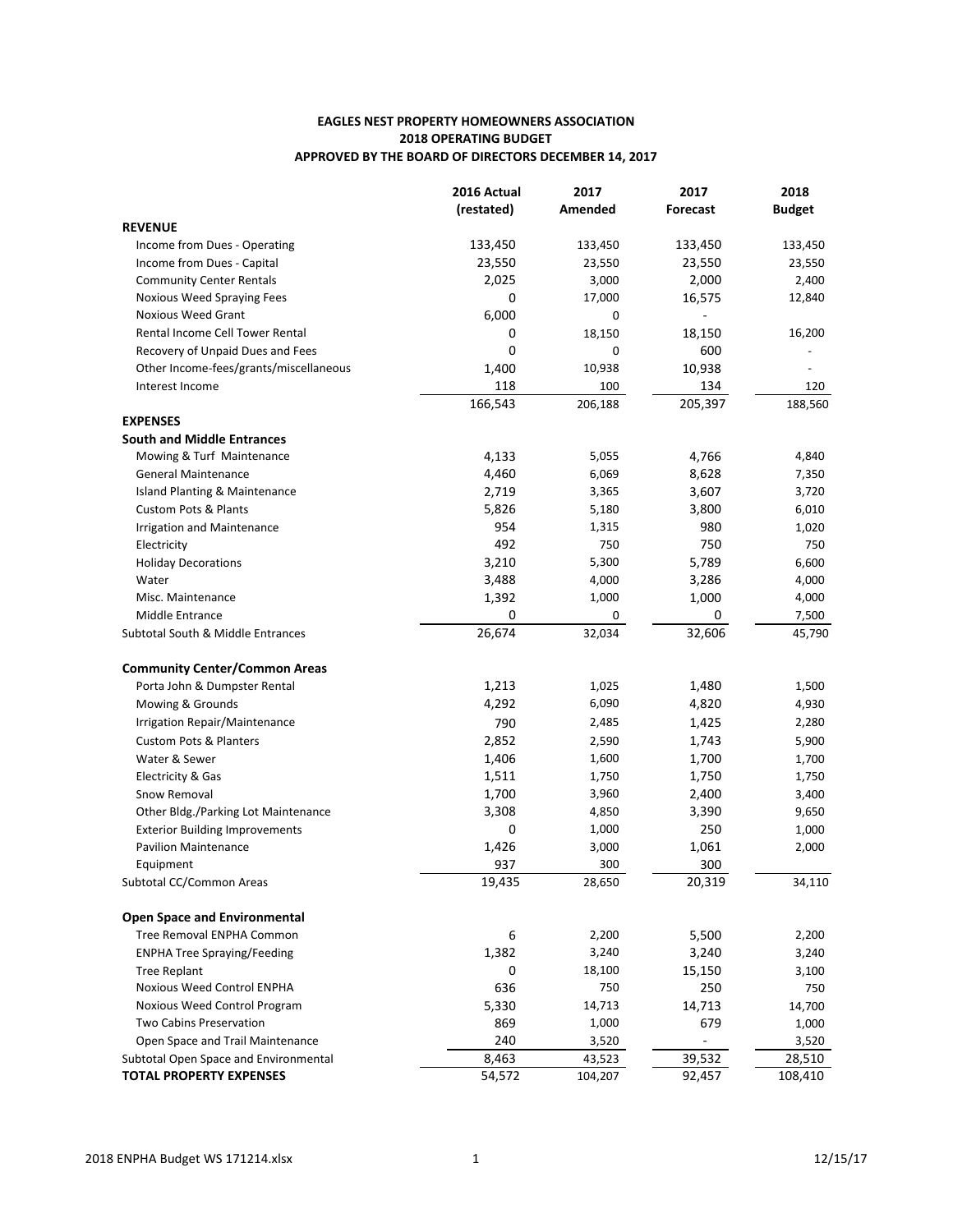## **EAGLES NEST PROPERTY HOMEOWNERS ASSOCIATION 2018 OPERATING BUDGET** APPROVED BY THE BOARD OF DIRECTORS DECEMBER 14, 2017

|                                                                                 | 2016 Actual            | 2017          | 2017            | 2018                 |
|---------------------------------------------------------------------------------|------------------------|---------------|-----------------|----------------------|
|                                                                                 | (restated)             | Amended       | <b>Forecast</b> | <b>Budget</b>        |
| <b>General &amp; Administrative Expenses</b>                                    |                        |               |                 |                      |
| Insurance                                                                       | 9,528                  | 12,200        | 11,389          | 11,068               |
| Bookkeeping                                                                     | 8,400                  | 8,400         | 8,400           | 8,900                |
| Legal                                                                           | 11,250                 | 12,500        | 9,150           | 10,500               |
| <b>Dues Collection Costs</b>                                                    | 4,359                  | 5,200         | 4,845           | 5,000                |
| Database Management                                                             | 1,200                  | 1,200         | 1,200           | 1,200                |
| <b>Transfer Fees</b>                                                            | 420                    | 210           | 210             | 210                  |
| <b>Property Taxes</b>                                                           | 715                    | 750           | 740             |                      |
| <b>Annual Meeting</b>                                                           | 5,110                  | 5,500         | 5,000           | 5,750                |
| Awards & Recognition                                                            | 1,030                  | 1,000         | 350             | 1,000                |
| Communications                                                                  | 1,265                  | 1,140         | 1,140           | 1,140                |
| <b>Sub-Association Projects</b>                                                 | 6,624                  | 6,550         | 6,306           | 6,500                |
| <b>Other Events</b>                                                             | 1,513                  | 2,100         | 1,200           | 2,100                |
| <b>Community Center Reservations</b>                                            | 300                    | 2,150         | 2,150           | 2,000                |
| Office Supplies & Expenses                                                      | 1,262                  | 1,250         | 1,250           | 1,250                |
| New Development Review                                                          | 84                     | 1,000         | $\mathbf 0$     | 1,000                |
| Computer & Web Expenses                                                         | 3,266                  | 3,120         | 2,650           | 3,120                |
| Independent Contractor                                                          | 30,792                 | 11,072        | 8,760           | 8,760                |
| Expenses shared w/ DRC                                                          | (1,000)                | (1,000)       | (1,000)         | (1,000)              |
| TOTAL GENERAL & ADMINSITRATIVE                                                  | 86,118                 | 74,342        | 63,740          | 68,498               |
| <b>NET SURPLUS (LOSS) FROM OPERATIONS BEFORE</b>                                |                        |               |                 |                      |
| <b>DEPRECIATION AND TRANSFERS</b>                                               | 25,853                 | 27,639        | 49,200          | 11,652               |
| <b>RESERVES - Beginning Balance</b>                                             | 129,956                | 101,242       | 101,242         | 150,442              |
|                                                                                 |                        |               |                 |                      |
| <b>TRANSFERS TO (FROM) RESERVES</b>                                             |                        |               |                 |                      |
| Cash Surplus Transferred to Operating Contingency                               | 2,302                  | 13,802        | 5,288           | 464                  |
| Surplus dedicated to Noxious Weed Program                                       | 0<br>0                 | 2,287         | 1,862           | (1,862)              |
| Insurance Deductible Reserve                                                    | 0                      |               | 12,500          | 0<br>0               |
| Verizon Lump Sum to Legal Reserve                                               |                        | 6,000         | 6,000           |                      |
| Dues Designated for Capital<br>Transfers from Reserves for Deferred Maintenance | 23,550<br>0            | 23,550        | 23,550<br>0     | 23,550               |
| Transfers from Reserves for Capital Projects                                    |                        | (18,000)<br>0 | 0               | (10, 500)            |
| TOTAL TRANSFERS TO (FROM) RESERVES                                              | (54, 566)<br>(28, 714) |               | 49,200          | (15,000)<br>(3, 348) |
| <b>RESERVES - Ending Balance</b>                                                | 101,242                | 27,639        | 150,442         |                      |
|                                                                                 |                        | 128,881       |                 | 147,094              |
| <b>RESERVE BALANCES</b>                                                         |                        |               |                 |                      |
| Capital Projects and Deferred Maintenance                                       | 21,346                 | 26,896        | 44,896          | 42,946               |
| Legal                                                                           | 59,000                 | 65,000        | 65,000          | 65,000               |
| <b>Operating Contingency</b>                                                    | 20,896                 | 34,698        | 26,184          | 26,648               |
| <b>Noxious Weed Program</b>                                                     | 0                      | 2,287         | 1,862           | 0                    |
| Insurance Deductible Reserve                                                    | 0                      |               | 12,500          | 12,500               |
|                                                                                 | 101,242                | 128,881       | 150,442         | 147,094              |